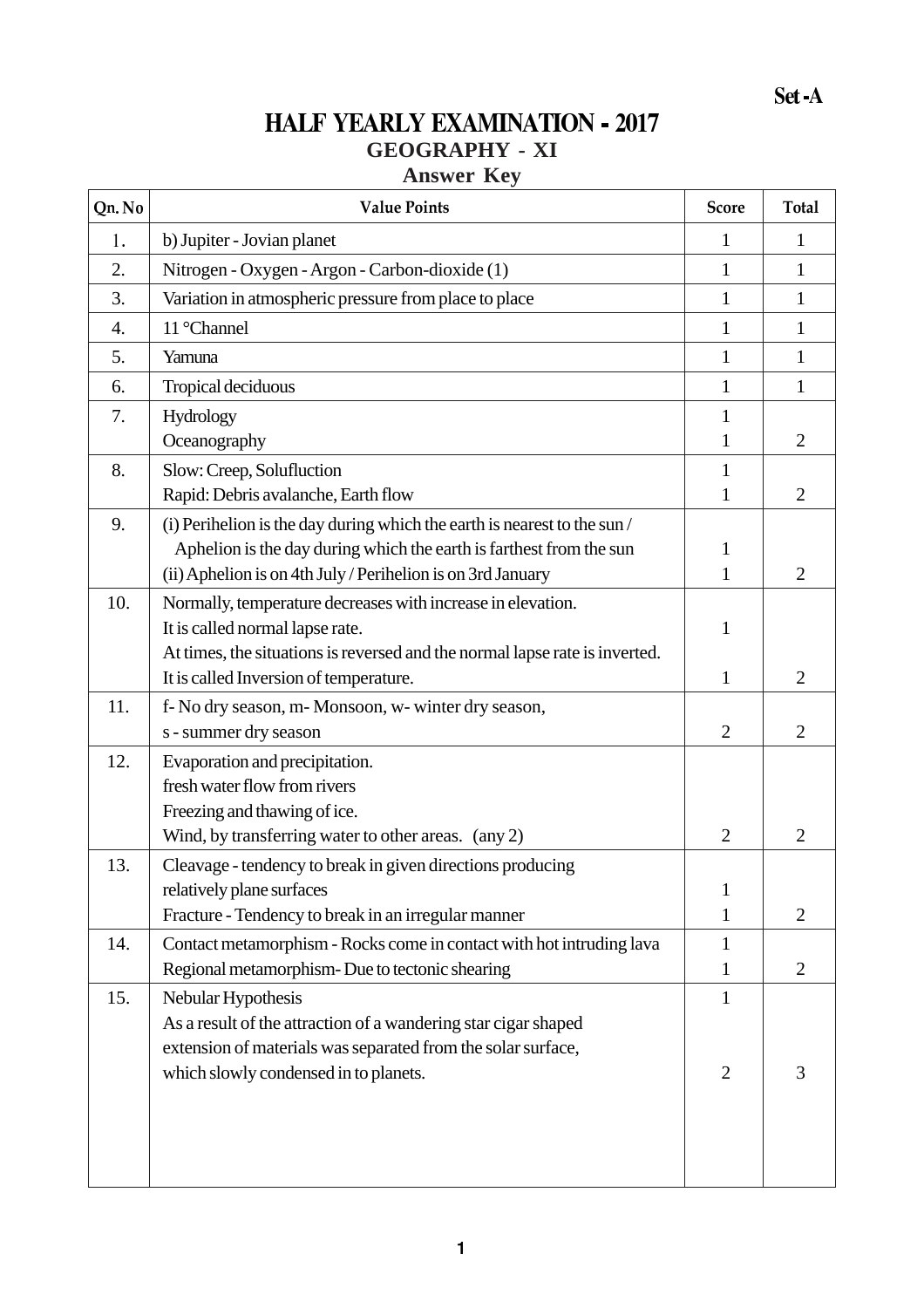| Qn. No | <b>Value Points</b>                                                                                                                                                                                                                                                                                                                                                                 |                              |                                | <b>Score</b>                     | <b>Total</b> |
|--------|-------------------------------------------------------------------------------------------------------------------------------------------------------------------------------------------------------------------------------------------------------------------------------------------------------------------------------------------------------------------------------------|------------------------------|--------------------------------|----------------------------------|--------------|
| 16.    | Burrowing and wedging by organisms like earth worms, termites,<br>rodents etc. help in exposing rock surfaces to weathering<br>Human beings by disturbing vegetation, ploughing and cultivating in soil<br>Decaying plant and animal matter produces acids, which<br>support weathering.<br>Plant roots exert tremendous pressure on earth materials mechanically<br>breaking them. |                              |                                |                                  | 3            |
| 17.    | (Any three)                                                                                                                                                                                                                                                                                                                                                                         |                              |                                | 1 x 3                            |              |
|        | Stratosphere - Ozone Layer - 13 to 50 Km                                                                                                                                                                                                                                                                                                                                            |                              |                                | L<br>1                           |              |
|        | Mesosphere - Burning of meteors - 50-80 Km<br>Thermosphere-Ionosphere - above 80Km                                                                                                                                                                                                                                                                                                  |                              |                                |                                  | 3            |
| 18.    | Orographic/Relief rain                                                                                                                                                                                                                                                                                                                                                              |                              |                                | 1<br>$\mathbf{1}$                |              |
|        | When the saturated air mass comes across a mountain, it is forced to                                                                                                                                                                                                                                                                                                                |                              |                                |                                  |              |
|        | ascend and as it rises, it expands; the temperature falls, and the                                                                                                                                                                                                                                                                                                                  |                              |                                |                                  |              |
|        | Moisture is condensed.                                                                                                                                                                                                                                                                                                                                                              |                              |                                | $\overline{2}$                   | 3            |
| 19.    | Mist, Frost, Fog & Mist, Cloud                                                                                                                                                                                                                                                                                                                                                      |                              |                                |                                  |              |
|        | To explain any one                                                                                                                                                                                                                                                                                                                                                                  |                              |                                | 3                                | 3            |
| 20.    | Himalayas in the north, Hindukush and Sulaiman ranges in the northwest,<br>Purvachal hills in the north-east and bythe large expanse of the                                                                                                                                                                                                                                         |                              |                                |                                  |              |
|        | Indian ocean in the south                                                                                                                                                                                                                                                                                                                                                           | $(\text{any } 4)$            |                                | $\overline{2}$<br>$\mathbf{1}$   | 3            |
|        | Pakistan, Nepal, Bhutan, Bangladesh                                                                                                                                                                                                                                                                                                                                                 |                              | $(\text{any } 2)$              |                                  |              |
| 21.    | <b>Brahmaputra</b><br>Krishna                                                                                                                                                                                                                                                                                                                                                       | <b>Manas</b><br><b>Bhima</b> | Chemayungdung<br>Mahabaleshwar | 1                                |              |
|        |                                                                                                                                                                                                                                                                                                                                                                                     | Kabani                       |                                | 1                                | 3            |
| 22     | Brahmagiri hills<br>Kavery                                                                                                                                                                                                                                                                                                                                                          |                              |                                | 3                                | 3            |
|        | To write any four characteristics of Monsoon rainfall in India                                                                                                                                                                                                                                                                                                                      |                              |                                |                                  |              |
| 23.    | The lava that cools with in the crustal portion assume different forms.                                                                                                                                                                                                                                                                                                             |                              |                                |                                  |              |
|        | These forms are called Intrusive forms.                                                                                                                                                                                                                                                                                                                                             |                              |                                | $\overline{2}$<br>$\overline{2}$ | 4            |
| 24.    | Batholith, Laccolith, Sill, Lapolith, Phaccolith, Dyke<br>1. Long ridges of debris deposited at the end (toe) of the glaciers                                                                                                                                                                                                                                                       |                              |                                | 1                                |              |
|        | 2. Lateral moraines                                                                                                                                                                                                                                                                                                                                                                 |                              |                                |                                  |              |
|        | 3. Irregular sheet of till along the valley floors                                                                                                                                                                                                                                                                                                                                  |                              |                                | 1                                |              |
|        | 4. Medial moraines                                                                                                                                                                                                                                                                                                                                                                  |                              |                                | 1                                | 4            |
| 25.    | A - Indian plate / Indo Australian plate                                                                                                                                                                                                                                                                                                                                            |                              |                                | 1                                |              |
|        | <b>B</b> - Pacific plage                                                                                                                                                                                                                                                                                                                                                            |                              |                                |                                  |              |
|        | C-Convergent Boundary                                                                                                                                                                                                                                                                                                                                                               |                              |                                |                                  |              |
|        | D - Divergent Boundary                                                                                                                                                                                                                                                                                                                                                              |                              |                                | 1                                | 4            |
|        |                                                                                                                                                                                                                                                                                                                                                                                     |                              |                                |                                  |              |
|        |                                                                                                                                                                                                                                                                                                                                                                                     |                              |                                |                                  |              |